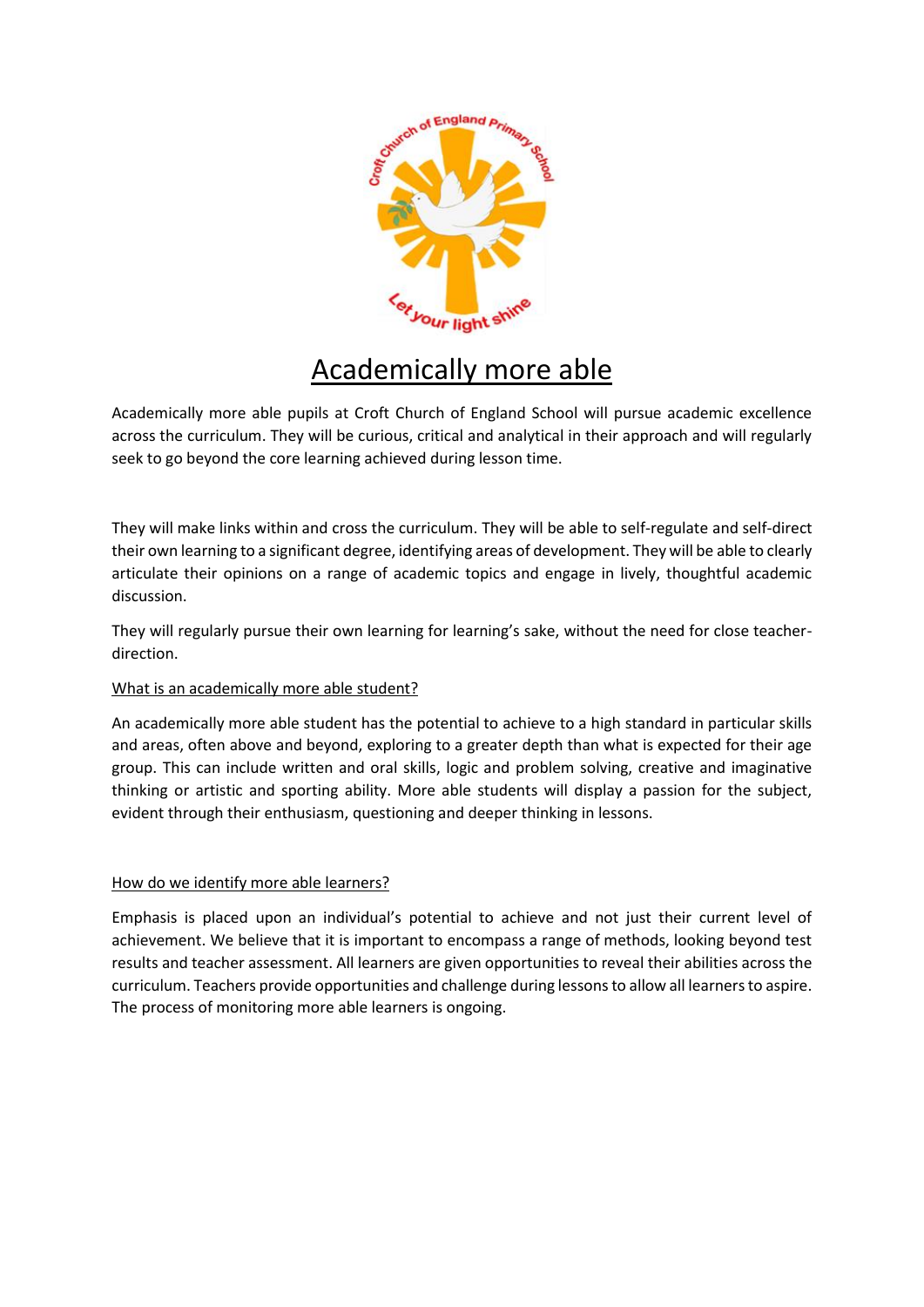#### **Intent**

Learning for the more able and talented in our school is a journey for pupils that will enable them to make maximum progress, whilst continuing to develop a true appreciation and love of learning within their area of talent or ability and across the curriculum.

Our learners, through the development of their abilities or talents, will develop higher order thinking skills and the communication skills needed to share their skills. This will ensure they have a hands- on and active role in their own learning- therefore ensuring to make the best progress possible.

Staff within the school support this through intervention and timely involvement to build upon and progress learning further. Alongside staff involvement, children benefit from open ended and reasoning opportunities, developing their problem-solving abilities.

A growth mindset helps to ensure our children view challenge with a positive approach. At Croft we encourage our values of Curiosity, Respect Opportunity, Future and Togetherness are intertwined into all that we do and these learning behaviours support our children to becoming learners for life.

#### Implementation

When planning lessons, teachers are aware and have identified those more able learners and this ensures that the planning meets and challenges their individual needs. We give children the opportunity to

show what they know, understand and can do. This we achieve in a variety of ways when planning for children's learning, such as through: an use of probing questions both verbal and written; The Big Question approach to learning which enables teachers to delve into the knowledge and potential learning gaps of the children and allowing the children opportunities and risks that may sometimes fail to progress problem solving and reasoning- both verbal and written.

Both teaching staff and support staff within the school differentiate when teaching and planning. Progress of the children is reviewed, enabling a fluidity to move between groups that will ensure the appropriate level of challenge.

We encourage children to find their own alternative way of carrying out tasks, considering their imagination and creativity.

Pupil's talents in school are celebrated in weekly whole school assemblies and marking and feedback within their books including verbal feedback within the lesson.

Sporting talents are celebrated through school competitions and sports clubs.

Children's talents from outside of school are also celebrated within our whole school assemblies through sharing picture of events, medals and trophies.

Subject leaders, class teachers and the Senior Leadership Team are clear that those more able learners will not fit into a mould. They have a higher-than-expected attainment within one or more subject but not in others.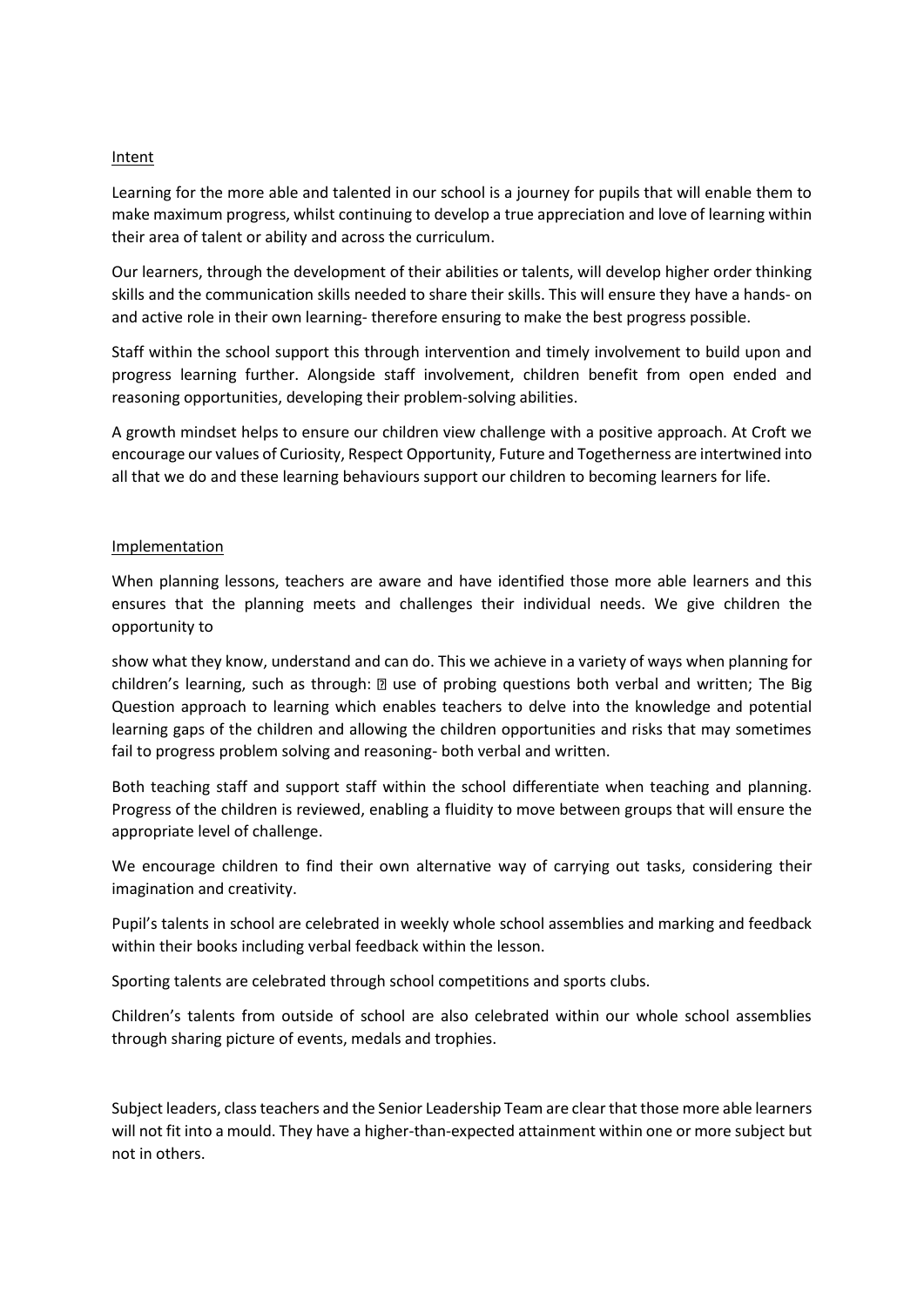# Ongoing strategies to identify our more able and talented learners include:

- In FS we discuss with the parents and their previous setting about the child's skills and interests.
- Throughout the year in FS-Year 6, teachers actively seek out the talent and ability among their class and this helps within the development of provision to challenge these learners within school.

Students are encouraged to read widely around the subject areas that they love to expand their wider knowledge of a subject, allowing further exploration and questioning.

## Impact

Impact is measured by the child's progress against their expected outcomes and their ability to meet the key aims of the National Curriculum or Early Learning Goals (EYFS).

The impact of learning will be assessed using:

- End of key stage statutory assessments (SATS)
- Termly tests and assessments
- Teacher assessment
- Pupil progress meetings
- Book scrutinies
- Learning walks
- Data analysis

The impact of our approach will depend what area a pupil's talents or abilities focus on but may enable our pupils to:

discuss, record, interpret and communicate ideas and information in a variety of ways, including pictorial, verbal or in written form;

use personal skills and qualities, including use of a growth mind-set, our CROFT values- Curiosity, Respect Opportunity, Future and Togetherness.

These are some of the ways that children are put onto the More Able register.

## What do we as a school aim to do?

We aim to identify who we think our more able students are and this is an on-going process, done through the compiling of the academically more able register for students across the school. The register firstly consists of students who are performing outstandingly in a subject area, and secondly of students who are performing outstandingly in multiple subject areas across the curriculum.

This register is compiled using student attainment data and teacher nominations. These nominations recognise not students' current level of achievement against age related expectations, but also their potential, passion for a subject, enthusiasm, questioning and deeper thinking in lessons. This register will regularly be reviewed by teaching staff to reflect the mixture of on-going assessment and observations made.